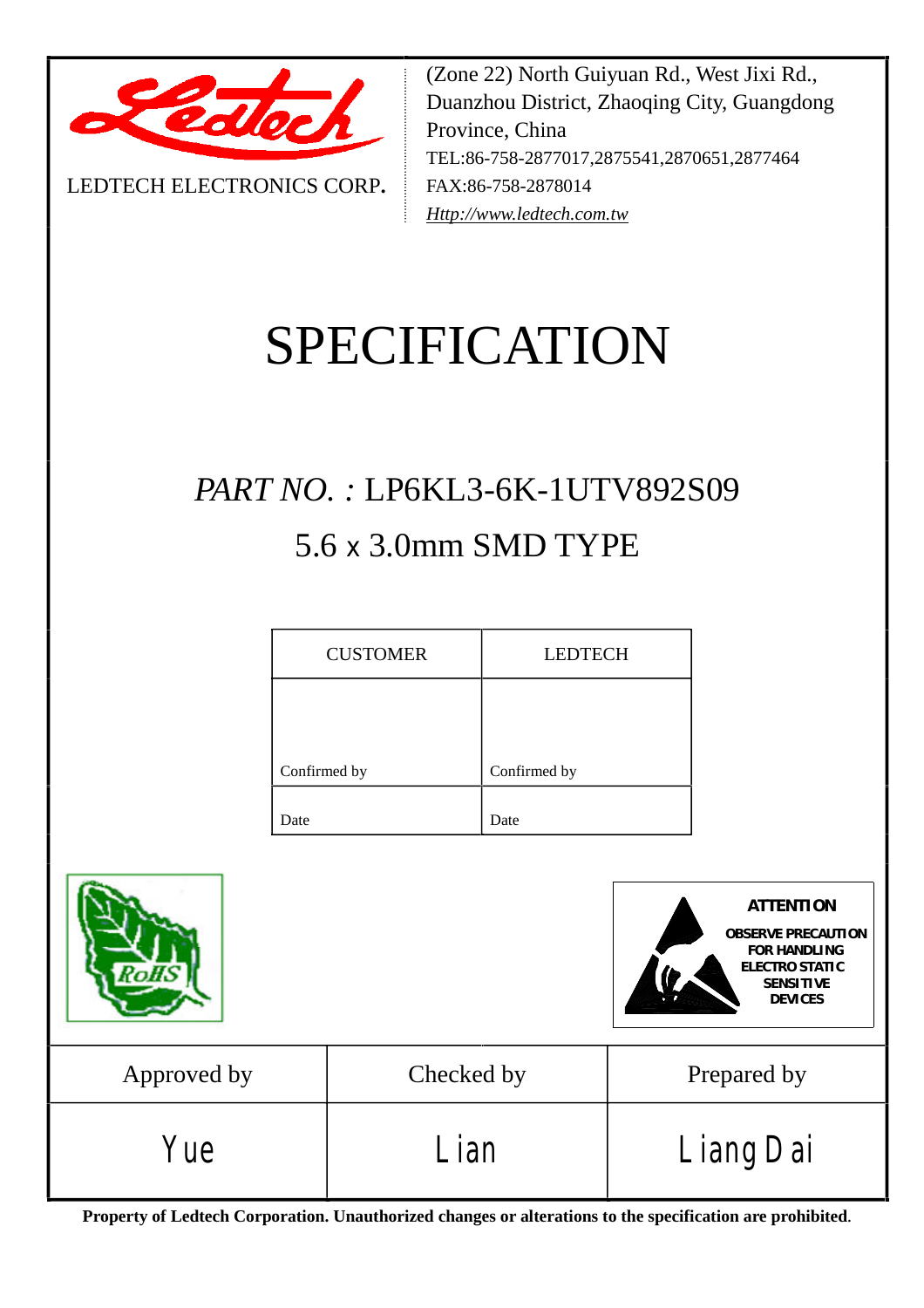

## LP6KL3-6K-1UTV892S09 5.6 x 3.0mm SMD TYPE

## **Package Dimensions**



#### **Notes:**

- 1. All dimensions are in mm.
- 2.The specifications, characteristics and technical data described in the datasheet are subject to change without notice.
- 3. Tolerance is ±0.25mm unless otherwise noted.

## **Description**

|                      | LED Chip |                       |                        |  |
|----------------------|----------|-----------------------|------------------------|--|
| Part No.             | Material | <b>Emitting Color</b> | Lens Color             |  |
| LP6KL3-6K-1UTV892S09 | InGaN    | White                 | <b>Yellow Diffused</b> |  |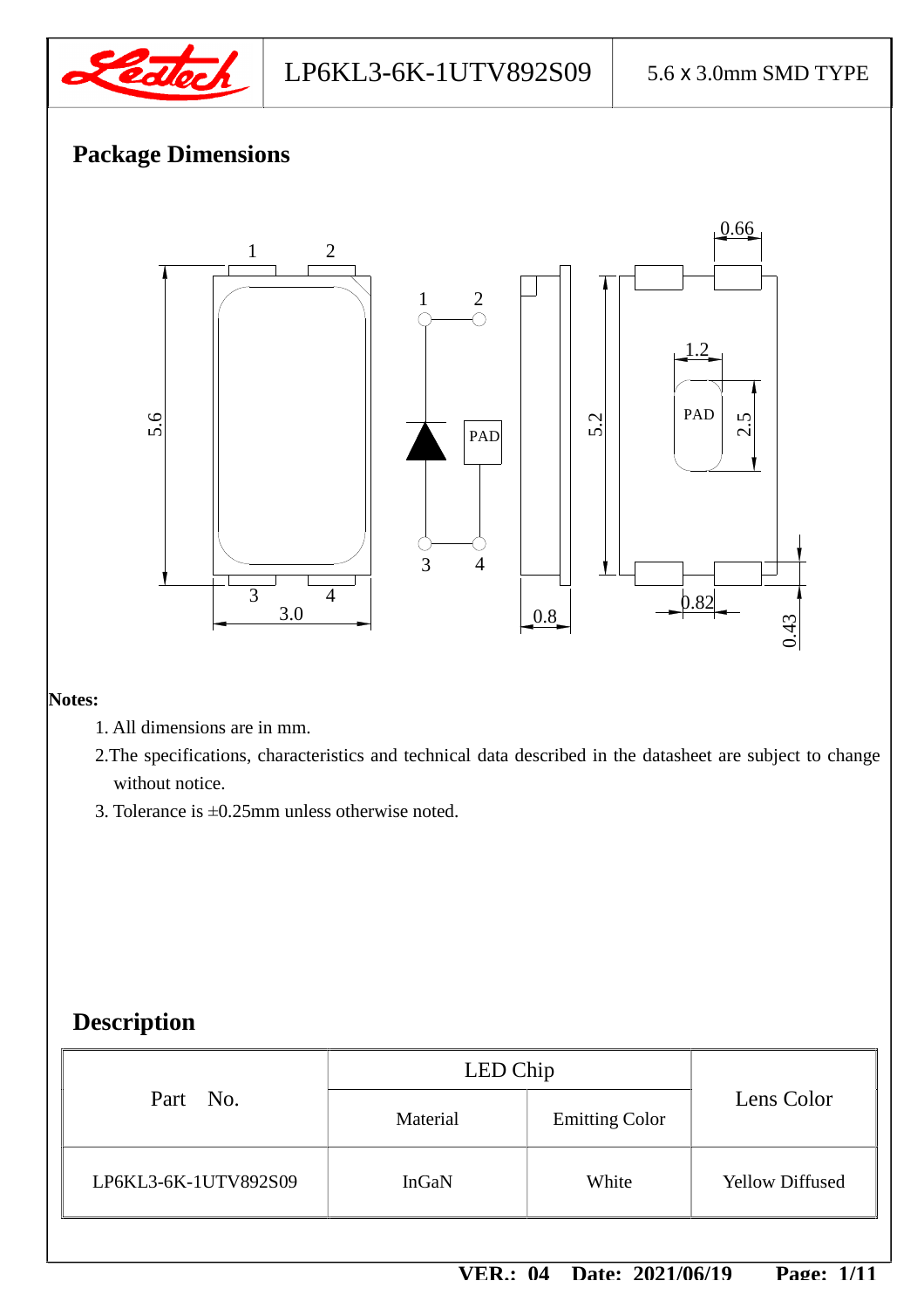

## **Absolute Maximum Ratings at Ta=25**℃

| Parameter                                       | Symbol                 | Rating                                                                                      | Unit           |
|-------------------------------------------------|------------------------|---------------------------------------------------------------------------------------------|----------------|
| <b>Power Dissipation</b>                        | P <sub>d</sub>         | 594                                                                                         | mW             |
| <b>Reverse Voltage</b>                          | $V_r$                  | 5                                                                                           | V              |
| D.C. Forward Current                            | If                     | 180                                                                                         | mA             |
| Peak Current(1/10Duty Cycle,0.1ms Pulse Width.) | If $(Peak)$            | 300                                                                                         | mA             |
| <b>Reverse Current</b>                          | $\mathop{\mathrm{Ir}}$ | 122                                                                                         | $\mathrm{C}/W$ |
| ThermalResistance                               | $Rth$ J-S              | 115                                                                                         | $^{\circ}C$    |
| <b>Operating Temperature Range</b>              | Topr.                  | $-40$ to $+100$                                                                             | $^{\circ}C$    |
| <b>Storage Temperature Range</b>                | Tstg.                  | $-40$ to $+100$                                                                             | $^{\circ}C$    |
| <b>Soldering Temperature</b>                    | Tsld.                  | Reflow Soldering: $260^{\circ}$ C for 10 sec.<br>Hand Soldering: $350^{\circ}$ C for 3 sec. |                |
| Electric Static Discharge Threshold (HBM)       | <b>ESD</b>             | 2000                                                                                        | V              |

## **Electrical and Optical Characteristics:**

| Parameter                               | Symbol         | Condition   | Min. | Typ.                         | Max.                     | Unit    |
|-----------------------------------------|----------------|-------------|------|------------------------------|--------------------------|---------|
| Luminous Flux                           | $\Phi$ v       | If= $150mA$ | 50   |                              | 65                       | lm      |
| <b>Forward Voltage</b>                  | Vf             | If= $150mA$ | 31   |                              | 33                       | V       |
| <b>Correlated Colour</b><br>Temperature | <b>CCT</b>     | If= $150mA$ | 7500 |                              | 9000                     | K       |
| Color Rendering Index $(Ra)$            | <b>CRI</b>     | If= $150mA$ | 70   | $\qquad \qquad \blacksquare$ | $\overline{\phantom{a}}$ | Ra      |
| <b>Reverse Current</b>                  | Ir             | $Vr=5V$     |      |                              | 10                       | $\mu$ A |
| Viewing Angle                           | $2 \theta$ 1/2 | If= $150mA$ |      | 120                          |                          | deg     |

Notes: 1.Tolerance of Luminous Intensity is ±15%

2.Tolerance of Forward Voltage is ±0.1V

3.Tolerance of Correlated Colour Temperature is ±10% 4.Tolerance of Color Rendering Index is ±2.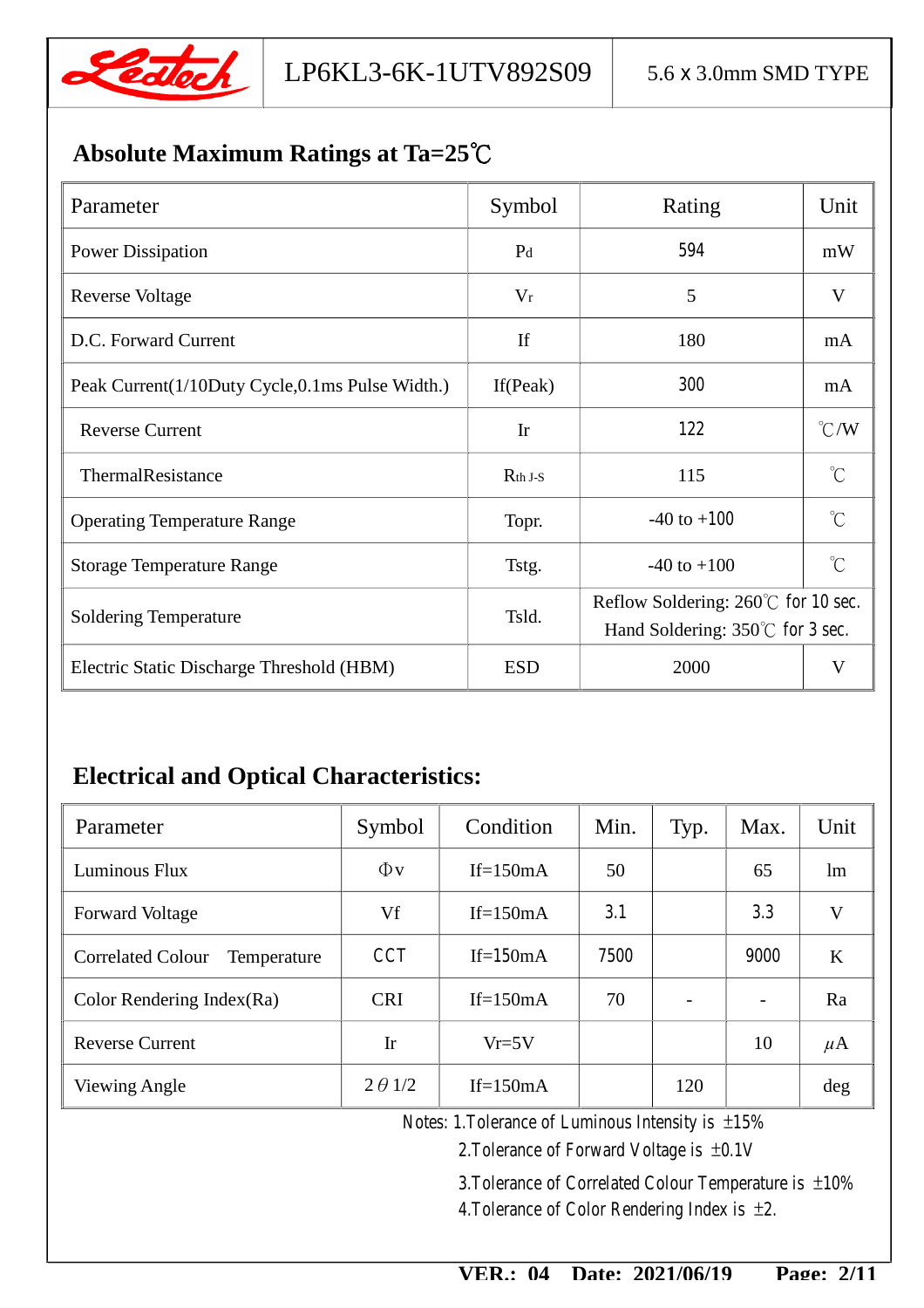

## **Bin range of Forward Voltage (IF=150mA)**

| <b>Bin Code</b> | Min.     | Max. | Unit |
|-----------------|----------|------|------|
| b6              | <u>.</u> | J.L  |      |
| υ.              | ے .      | ن. ب |      |

## **Bin range of Luminous Flux (IF=150mA)**

| <b>Bin Code</b> | Min. | Max. | Unit |
|-----------------|------|------|------|
|                 | 50   |      |      |
| F۲              | СC   | OU   | LM   |
| F3              | 60   |      |      |

## **Bin range of Correlated Colour Temperature (IF=150mA)**

| <b>Bin Code</b> | Min.        | Max.        | Unit |
|-----------------|-------------|-------------|------|
| <b>WK</b>       | 7500        | 7750        |      |
| WL.             | 7750        | 8000        |      |
| <b>WM</b>       | 8000        | <b>8500</b> |      |
| <b>WN</b>       | <b>8500</b> | <b>9000</b> |      |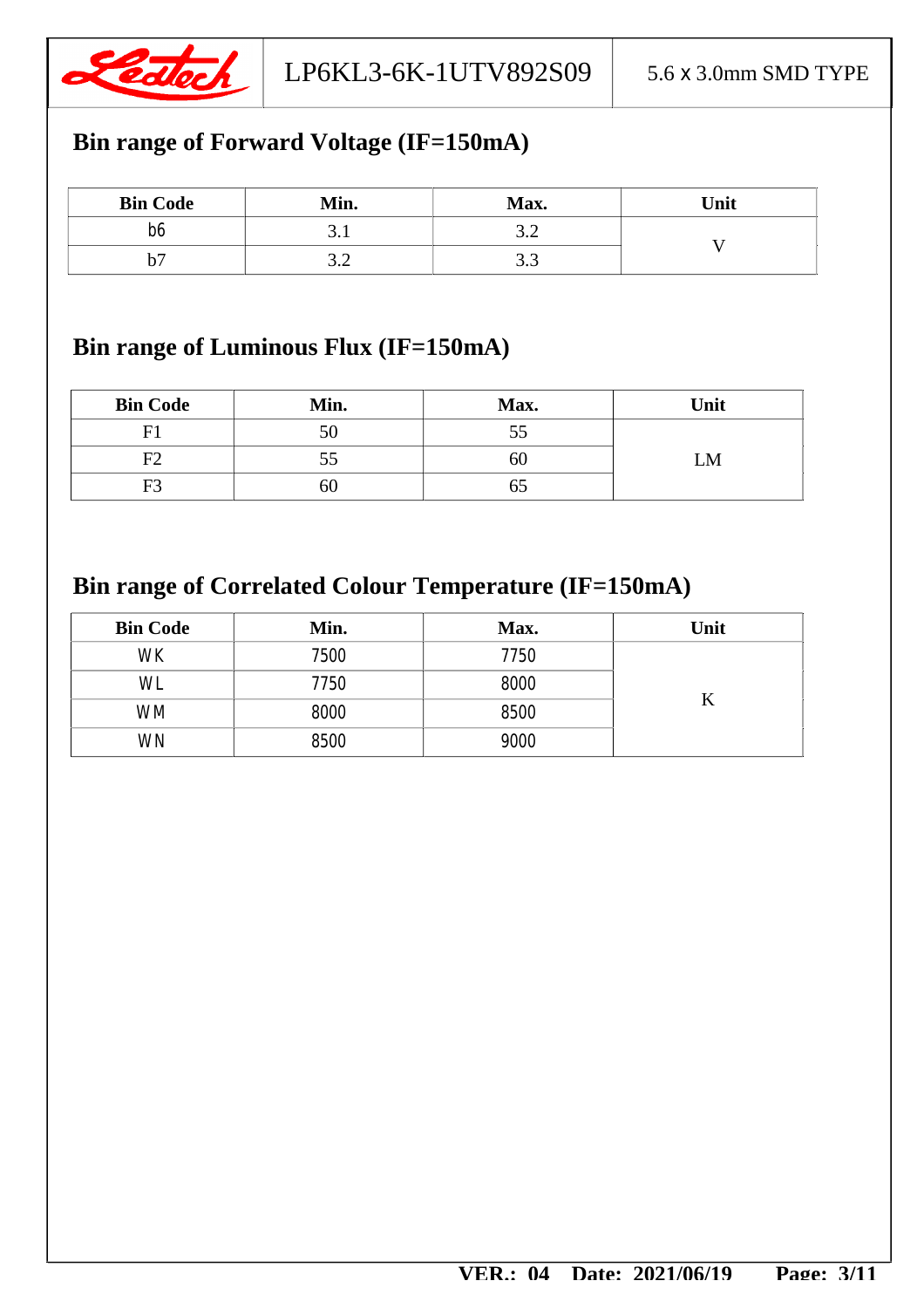

## **Chromaticity Coordinates Specifications for Bin Grading:**

| <b>BiN</b>      | <b>RANK</b> |        |        | <b>BiN</b> | <b>RANK</b> |                 |   |        |        |        |        |
|-----------------|-------------|--------|--------|------------|-------------|-----------------|---|--------|--------|--------|--------|
| WK5             | X           | 0.297  | 0.2995 | 0.2971     | 0.2946      | WK <sub>6</sub> | X | 0.297  | 0.2995 | 0.3019 | 0.2994 |
|                 | Y           | 0.3093 | 0.3132 | 0.3226     | 0.3187      |                 | Y | 0.3093 | 0.3132 | 0.3038 | 0.2999 |
| WL5             | X           | 0.2947 | 0.297  | 0.2946     | 0.292       |                 | X | 0.2947 | 0.297  | 0.2994 | 0.2974 |
|                 | Y           | 0.3057 | 0.3093 | 0.3187     | 0.3146      | WL <sub>6</sub> | Y | 0.3057 | 0.3093 | 0.2999 | 0.2968 |
|                 | X           | 0.2876 | 0.292  | 0.2947     | 0.2907      |                 | X | 0.2907 | 0.2947 | 0.2974 | 0.2938 |
| WM5             | Y           | 0.3078 | 0.3146 | 0.3057     | 0.2994      | WM6             | Y | 0.2994 | 0.3057 | 0.2968 | 0.291  |
| WN <sub>5</sub> | X           | 0.2838 | 0.2876 | 0.2907     | 0.2872      |                 | X | 0.2872 | 0.2907 | 0.2938 | 0.2905 |
|                 | Y           | 0.302  | 0.3078 | 0.2994     | 0.294       | WN <sub>6</sub> | Y | 0.294  | 0.2994 | 0.291  | 0.2859 |

Notes:X.Y Tolereance each Bin limit is±0.01.

## **Chromaticity Coordinates & Bin grading diabram:**

![](_page_4_Figure_8.jpeg)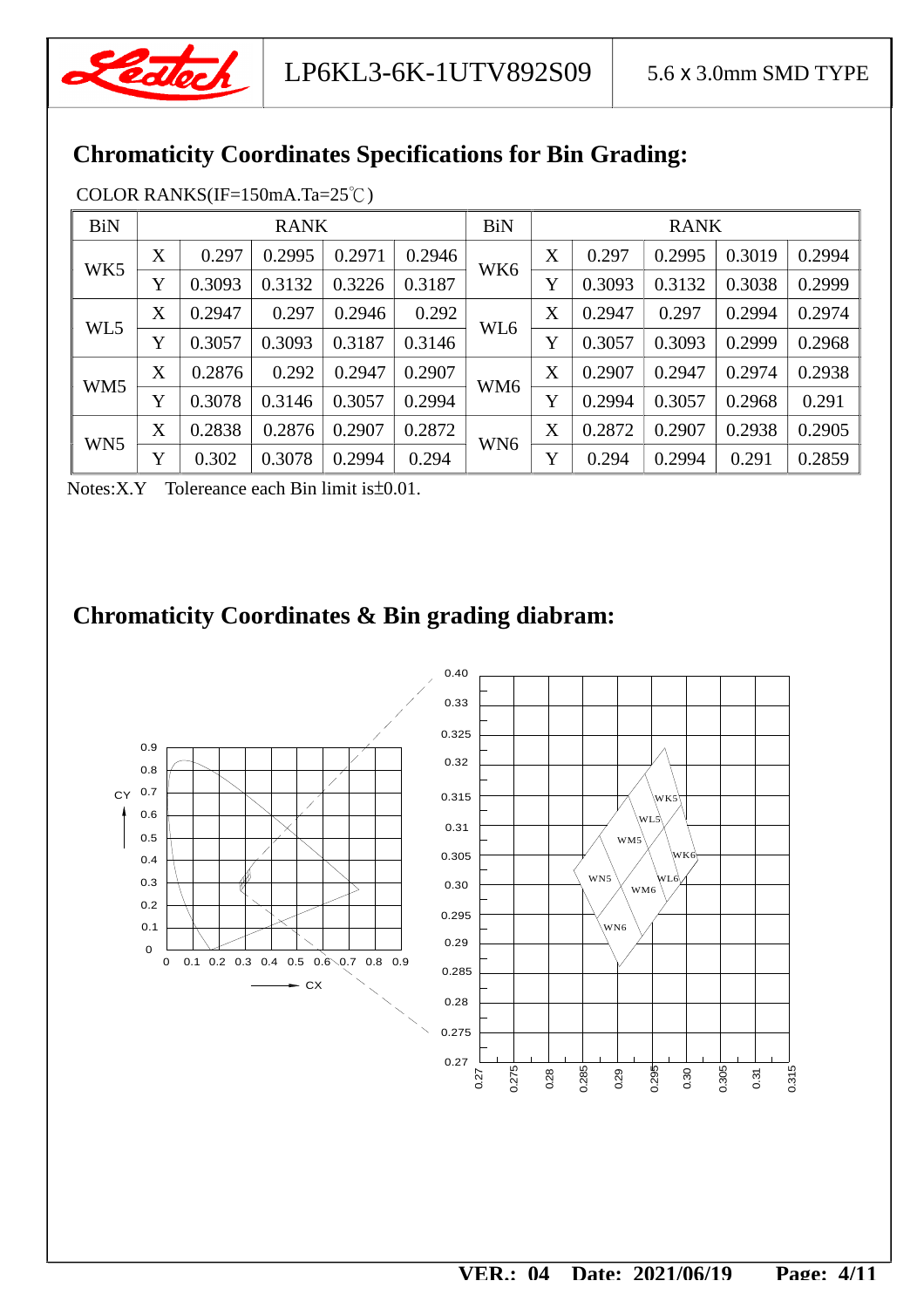![](_page_5_Picture_0.jpeg)

![](_page_5_Figure_3.jpeg)

Fig.1 WHITE LED Spectrum VS. WAVELENGTH

![](_page_5_Figure_5.jpeg)

Forward Current VS. Applied Voltage Forward Current VS. Luminous Flux

![](_page_5_Figure_7.jpeg)

Ambient Temperature VS. Forward Current

![](_page_5_Figure_9.jpeg)

![](_page_5_Figure_11.jpeg)

Radiation Diagram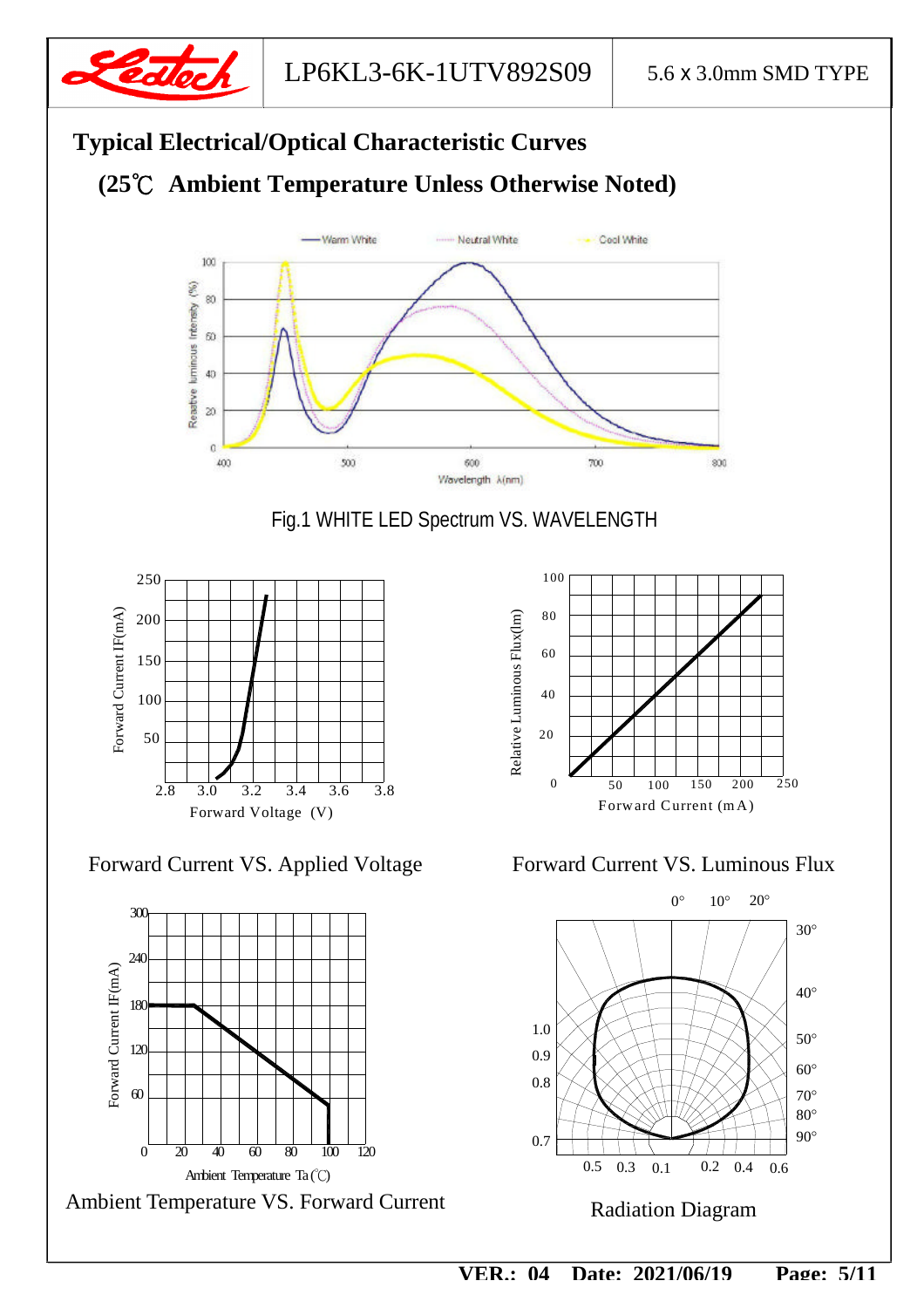![](_page_6_Picture_0.jpeg)

LP6KL3-6K-1UTV892S09  $\vert$  5.6 x 3.0mm SMD TYPE

#### **PRECAUTION IN USE**

#### Storage

**Recommended storage environment** 

**Temperature:**  $5^{\circ}\text{C} \sim 30^{\circ}\text{C}$   $(41^{\circ}\text{F} \sim 86^{\circ}\text{F})$ 

**Humidity: 60% RH Max.** 

**Moisture measures: Please refer to Moisture-sensitive label on reels package bags.** 

**If unused LEDs remain, they should be stored in moisture proof packages, such as sealed container with packages of moisture absorbent material (silica gel). It is also recommended to return the LEDs to the original moisture proof bag and to reseal the moisture proof bag again. Fold the opened bag firmly and keep in dry environment.** 

#### **Soldering**

| Soldering<br><b>Reflow</b> |                       |                           | <b>Soldering</b><br>Hand |                 |
|----------------------------|-----------------------|---------------------------|--------------------------|-----------------|
|                            | <b>Lead Solder</b>    | <b>Lead – free Solder</b> |                          |                 |
| <b>Pre-heat</b>            | $120 - 150^{\circ}$ C | 180~200°C                 | <b>Temperature</b>       | 350°C Max.      |
| <b>Pre-heat time</b>       | 120sec. Max.          | 120sec. Max.              | <b>Soldering time</b>    | 3sec. Max.      |
| Peak temperature           | 240°C Max.            | 260°C Max.                |                          | (one time only) |
| <b>Soldering time</b>      | 10sec. Max.           | 10sec. Max.               |                          |                 |
| <b>Condition</b>           | refer to              | refer to                  |                          |                 |
| Temperature-               |                       | Temperature-              |                          |                 |
|                            | profile 1             | profile 2                 |                          |                 |

**\*After reflow soldering rapid cooling should be avoided. [Temperature-profile (Surface of circuit board)] Use the conditions shown to the under figure.** 

#### <**1 : Lead Solder**><**2 : Lead-free Solder**>

![](_page_6_Figure_15.jpeg)

 **[ Recommended soldering pad design ] Use the following conditions shown in the figure.**

![](_page_6_Figure_17.jpeg)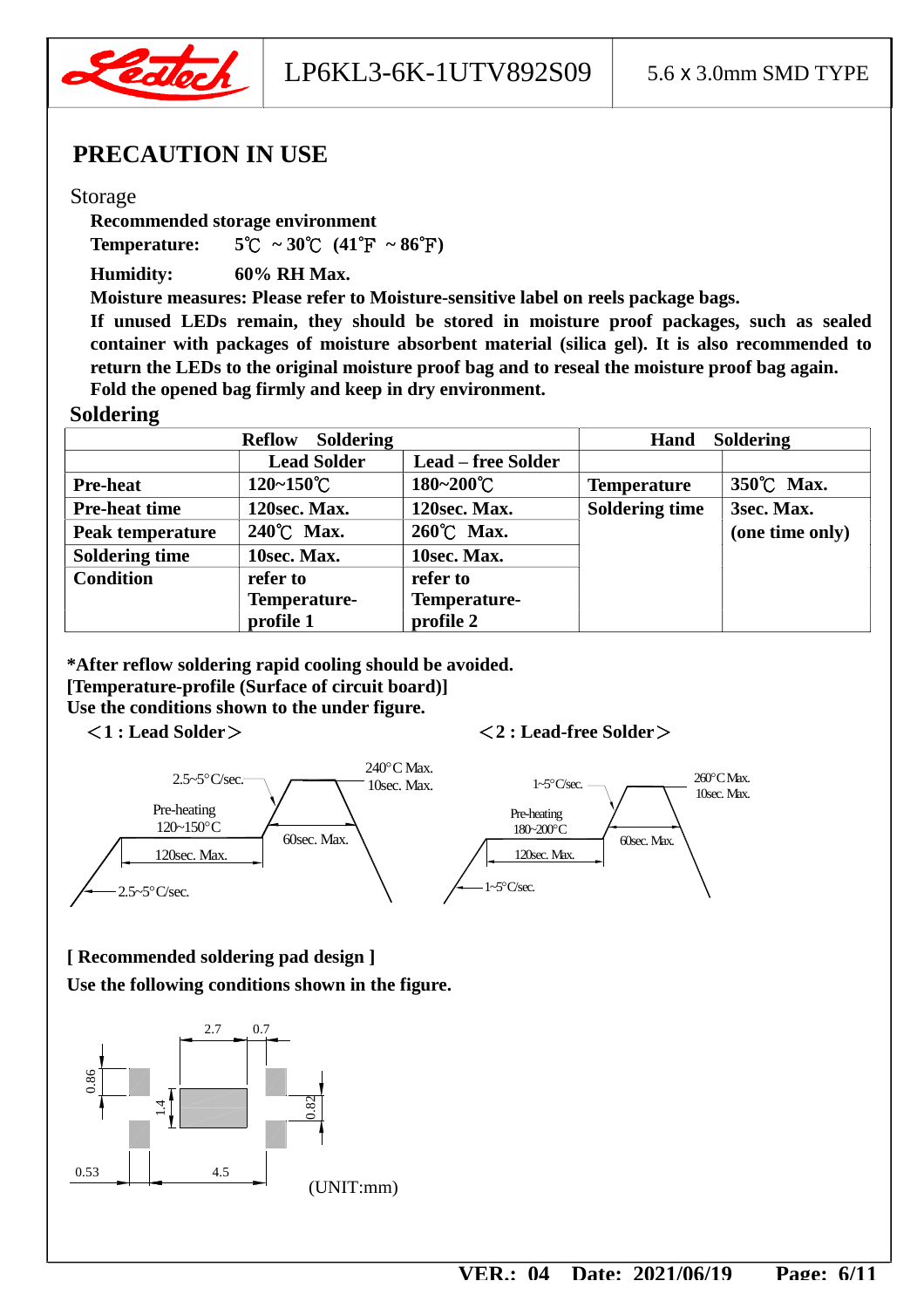![](_page_7_Picture_2.jpeg)

#### **Sulfur-sensitive**

- **There is silver-plated metal part on the inner/outer side of the outer package. If exposed to the condition with corrosive gas, the silver plating surface may go bad, which will affect soldering strength and optical properties. Therefore, after opening it must be kept in a sealed container, etc.**
- **Materials contain sulfur component (gasket, adhesive, etc.) may have bad effects on the surface of the coating, so please do not use such materials in the product.**
- **In cardboard boxes and rubber, even in the atmosphere may contain minute amount of corrosive gases; In addition, the resin material may also contain halogen which has a bad effect on the surface of the coating.**
- **Even if the soldering installation and product assembly finished, by the effect of corrosive gas generated by relative materials of LED and external injected, the coating surface may go bad, so it is necessary to design the product taking into account the above factors.**
- **If requires, it is best to use a silicone washer, but be aware that low molecular silicone may cause the product poor contact.**
- **Keep the product in location where has less temperature change, because moisture condensation would be generated under a condition of strong temperature change.**

#### **DISCLAIMER**

- **1. Our department reserves the right(s) on the adjustment of product material mix for the specification.**
- **2.The product meets our department published specification for a period of twelve (12) months from date of shipment.**
- **3.The graphs shown in this datasheet are representing typical data only and do not show guaranteed values.**
- **4.When using this product, please observe the absolute maximum ratings and the instructions for using outlined in these specification sheets. Our department assumes no responsibility for any damage resulting from the use of the product which does not comply with the absolute maximum ratings and the instructions included in these specification sheets.**
- **5.These specification sheets include materials protected under copyright of our department. Reproduction in any form is prohibited without obtaining our department's prior consent.**
- **6.This product is not intended to be used for military, aircraft, automotive, medical, life sustaining or life saving applications or any other application which can result in human injury or death. Please contact authorized our department sales agent for special application request.**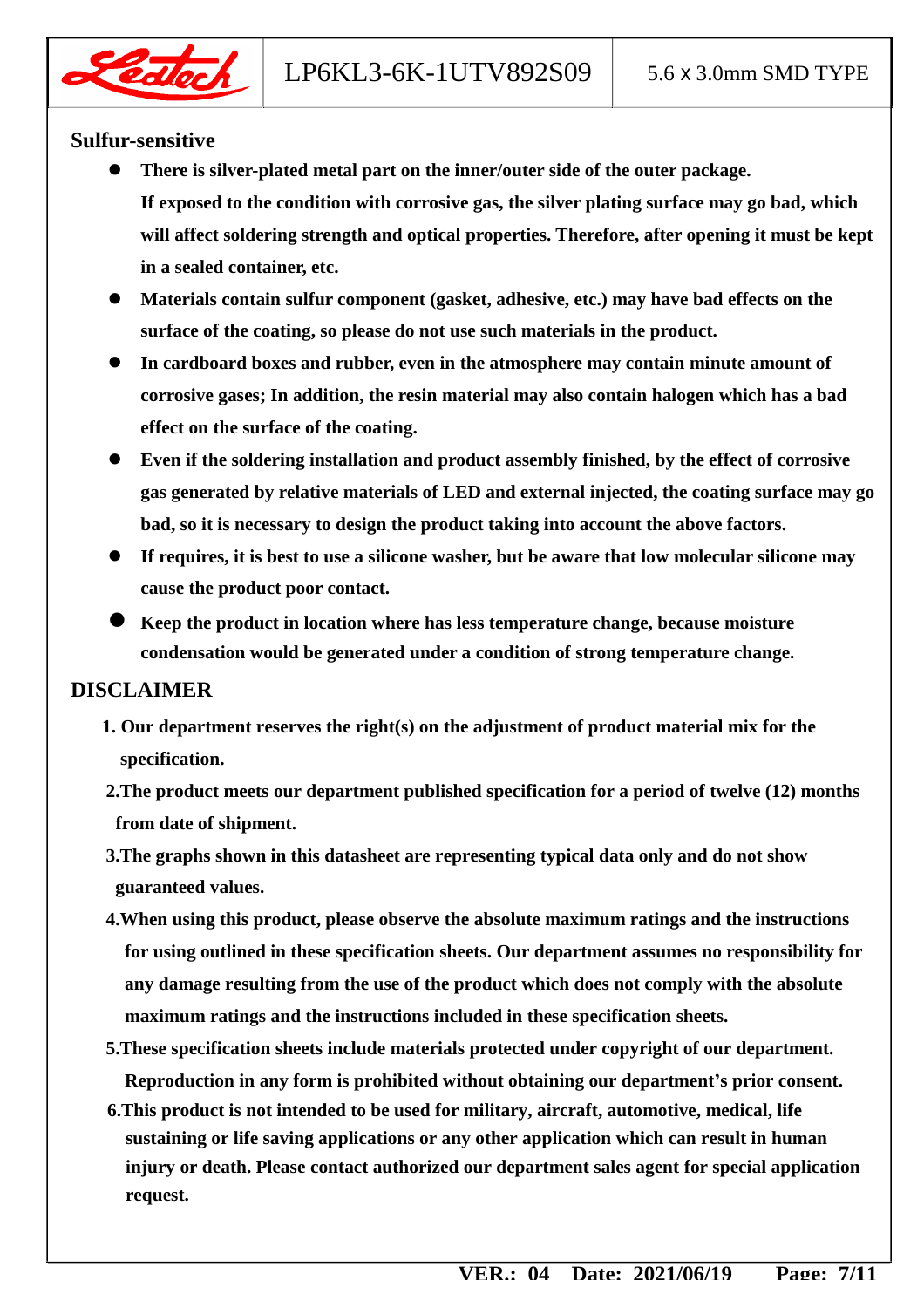![](_page_8_Picture_0.jpeg)

## **Handling of Silicone Resin LEDs**

#### **Handling Indications**

**During processing, mechanical stress on the surface should be minimized as much as possible. Sharp objects of all types should not be used to pierce the sealing compound** 

![](_page_8_Picture_6.jpeg)

#### **Figure 1**

**In general, LEDs should only be handled from the side. By the way, this also applies to LEDs without a silicone sealant, since the surface can also become scratched.** 

![](_page_8_Picture_9.jpeg)

#### **Figure 2**

**When populating boards in SMT production, there are basically no restrictions regarding the form of the pick and place nozzle, except that mechanical pressure on the surface of the resin must be prevented.** 

**This is assured by choosing a pick and place nozzle which is larger than the LED's reflector area.**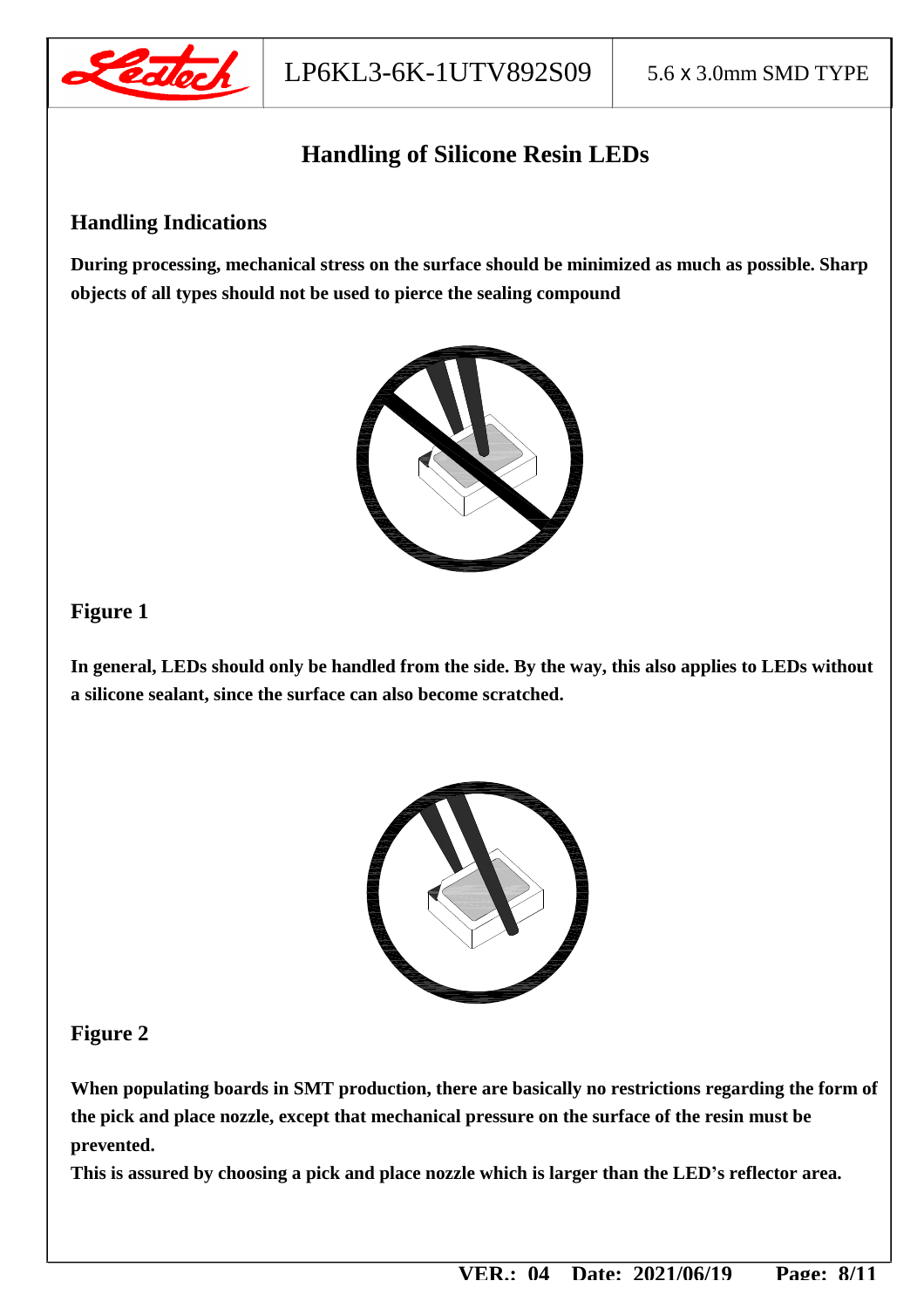![](_page_9_Picture_0.jpeg)

## **Dimensions for Tape (mm)**

![](_page_9_Figure_4.jpeg)

#### **Notes**:

- 1.All dimensions are in mm, tolerance is±2.0mm unless otherwise noted.
- 2.Specifications are subject to change without notice.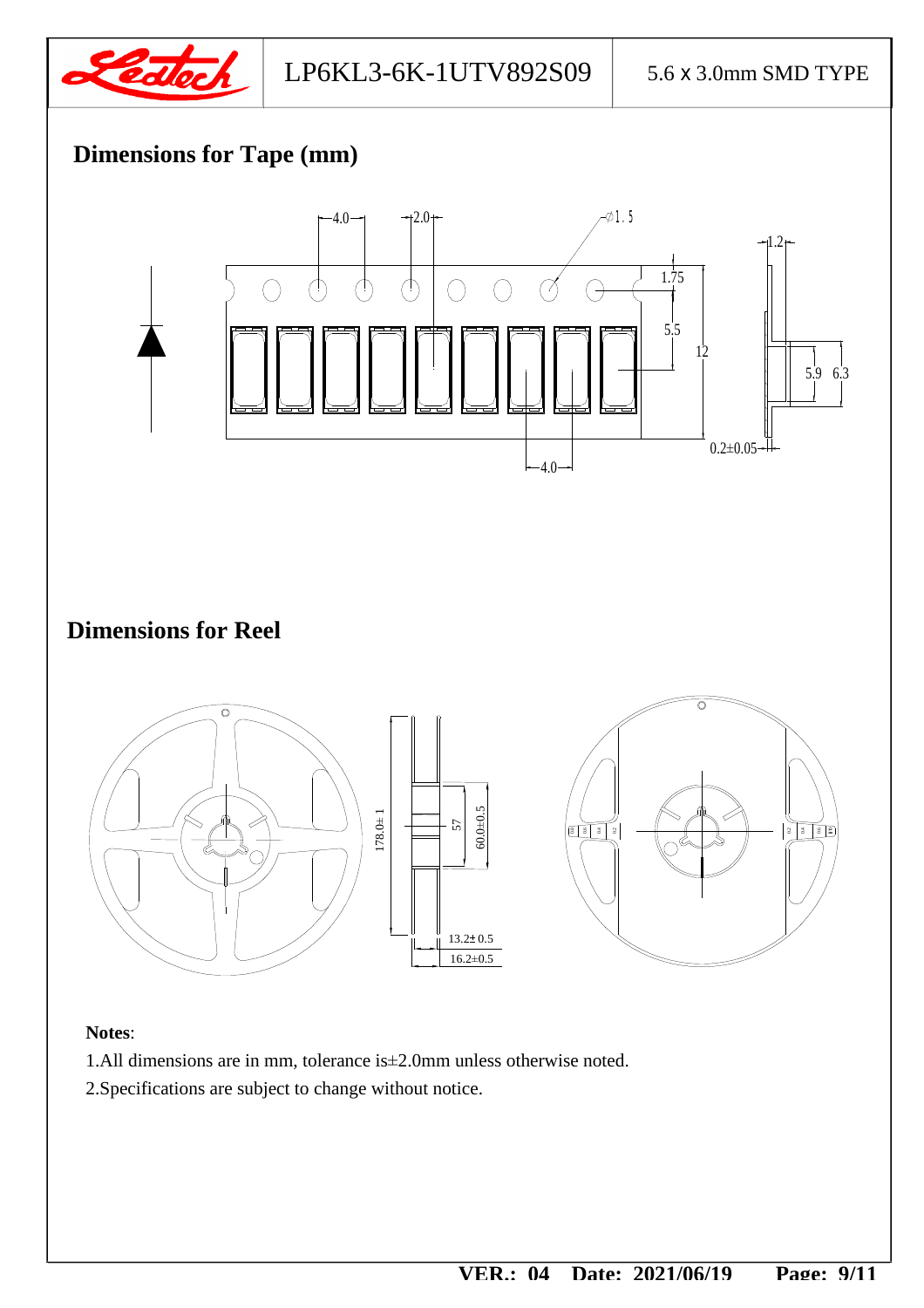![](_page_10_Picture_0.jpeg)

### LP6KL3-6K-1UTV892S09 5.6 x 3.0mm SMD TYPE

## **Packing**

![](_page_10_Figure_4.jpeg)

## **COMPONENT MATERIALS AND CONSTRUCTION:**